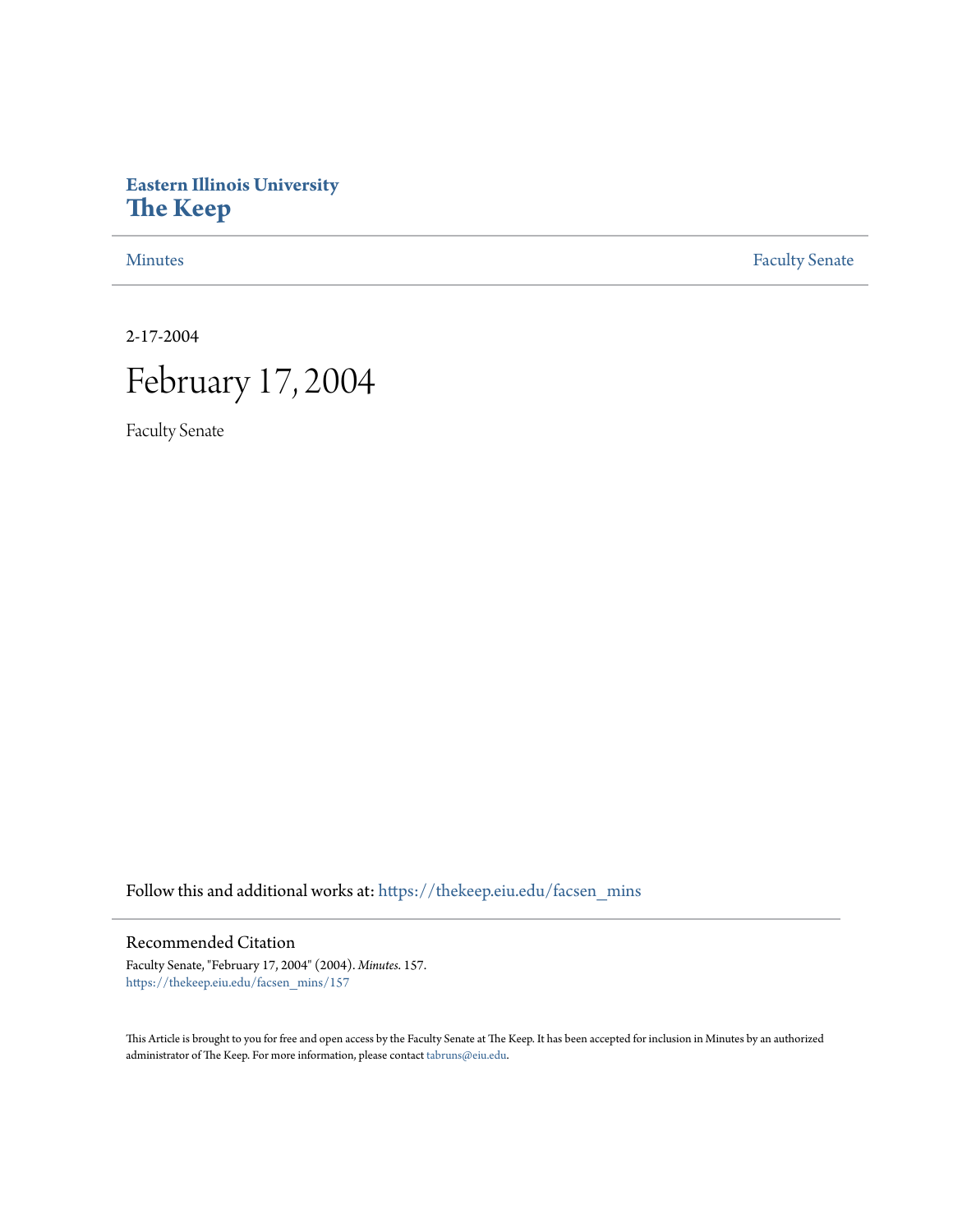# **FACULTY SENATE MINUTES FOR February 17, 2004 (Vol. XXXII, No. 21)**

The 2003-2004 Faculty Senate minutes and other information are available on the Web at www.eiu.edu/~FacSen. The Faculty Senate agenda is posted weekly on the Web, at Coleman Hall 3556, and on the third-level bulletin board in Booth Library. Note: These Minutes are not a complete verbatim transcript of the Senate meeting.

**The Faculty Senate requests nominations for membership on elected committees for the** election to be held March 31<sup>st</sup> and April 1<sup>st</sup>. A list of open positions, a nomination-petition **form with instructions, and a list of committee specific questions are attached to these Minutes.**

-------------------------

**I. Call to order by Chair David Carpenter at 2:00 p.m.** (Library Conference Room, Booth Library):

Present: R. Benedict, A. Brownson, D. Carpenter, D. Carwell, B. Fischer, B. Lawrence, A. Haile Mariam, W. Ogbomo, J. Pommier, S. Scher, J. Stimac, J. Wolski.

Excused: J. Allison, L. Comerford, M. Monipallil. Guests: Blair Lord, Fraun Lewis, Andrew Methven, Jenny Sipes, Keila Lacy, , Amanda Sartore, Kevin Sampier.

**II. Approval of the Minutes of February 3, 2004: Motion (Lawrence/Stimac) to approve.** Bendict noted that we will no longer need to post the call to respond to the NCA Survey. **Passed unanimously.**

#### **III. Announcements:**

- 1.The Executive Committee will meet with the President and the Provost on Friday February 27.
- 2. Reminder of the International Tea from 2:00-4:00 on Monday February 23 in the Charleston/Mattoon Room.
- 3. Faculty Forum is next Tuesday February 24 in the Grand Ball Room
- 4. Bud Fischer announced that Faculty Development is holding a Health Screening on Thursday February 19 in the evening.
- 5 Scher reminded everyone that nominations for the Distinguished Faculty award are due Friday February 20.

#### **IV. Communications:**

- 1. February 5 minutes of the Intercollegiate Athletic Board.
- 2. An e-mail from International Programs re: the International Tea.
- 3. Message from James Wagner stating that a replacement for a representative is needed on the UPC. The message does not indicate the college the representative should come from. Wagner has been contacted and we are awaiting his response.
- 4. President Hencken has agreed to come to CUPB and discuss his feelings on the size of CUPB and to share his decision on Athletic Funding with the Faculty Senate before he presents it to the BOT.

#### **V. Old Business:**

## **A. Committee Reports**

Executive Committee:

John Allison was wondering if we wanted to invite representatives who work with EWP back to give a status report now that it is in its fourth year. We will wait until Senator Allison returns to discuss it. Nominations Committee: Senator Wolski received a call Monday afternoon from Nicole Kull, chair of the Tuition and Fee Review Committee. The faculty representative is on sabbatical and they are in need of new representative. Wolski has agreed to attend the Tuesday February 17 meeting, but will be unable to attend the remaining meetings. A call for volunteers is included in these minutes.

Elections Committee: A tentative list of open positions was presented, along with the following timetable:

- A call for candidates will go out with this week's minutes
	- Signed petitions will be due to Barbara Lawrence by March 10
- Responses to questions will be due to Barbara Lawrence by 12:00 noon on March 12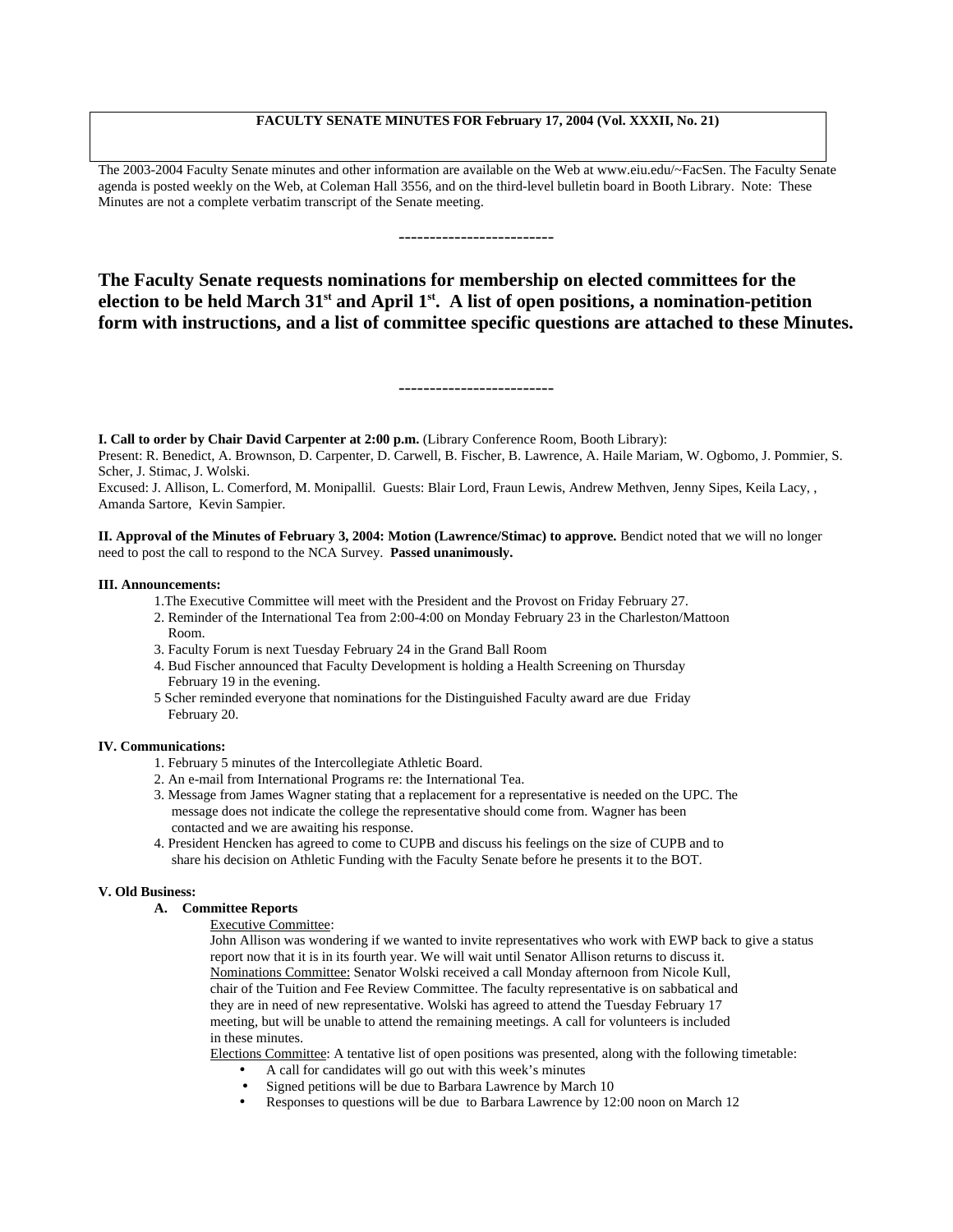- Candidate rosters would go out on March 22
- Elections will be held March 31 and April 1

The revision of election to CAA was presented. There will be a mixture of at-large and college representatives. The change is moving from all candidates at-large to half and half.

# **Motion to adopt this election plan (Lawrence/Pommier). Passed.**

The questions asked of the candidates were examined. Senator Pommier wondered if the questions were a deterrent to people volunteering. The discussion suggested that there was no way to really judge.

**Motion to accept questions (Benedict/Pommier). Passed**

Senator Lawrence was hoping to have a meeting of the Elections Committee to finalize the tentative list, but since the two committee members were not at the meeting, it was suggested that Senators Stimac and Haile Marriam would sit in for Senators Comerford and Monipallil.

**Motion to appoint Stimac and Haile Marriam to Elections Committee (Lawrence/Ogbomo) Passed.** Senator Lawrence also proposed reducing the number of required signatures on the petition for the special election to CFR from ten signatures to five, since it only involves the seventeen faculty members from Booth Library. **Motion to reduce number of signatures on the Library Position to CFR petition from 10 to 5 (Lawrence/Scher) Passed.**

Finally, Senator Lawrence addressed the issue of creating a standing committee to coordinate the Faculty Forum. In order to do this, we would need to amend the bylaws. It was decided to wait until the entire Senate was present

**B**. **Annual Faculty Forum (24 February 2004): Building a Learning Community for EIU: Scholarship at EIU: EIU and Charleston - Building on Strengths for a**

# **Quality of Life; International Programs and Life at EIU.**

Carpenter mentioned that the question was raised as to why scholarship was a topic, and not

creative activity. It had also been pointed out that no women had been mentioned to give opening remarks. With that in mind, Katherine Bartel was asked and has agreed to give the preliminary remarks on Scholarship/Creative Activity. Preliminary remarks on Quality of Life will be given either by Kyle Donash or Reed Benedict. The notice for the forum will be distributed with the minutes. Dean Lanham has agreed to lead a break-out session to discuss One Book, One University.

# **C**. **Academic/Faculty Advising - Discussion with A. Methven and F. Lewis**

Questions had arisen concerning EIU 4 and difficulty in the use of SWITCH. Fraun Lewis gave some background on the dual system of advising used on campus, using the Academic Advising Center for new and undeclared students, then switching to faculty/departmental advisors after the second advising session for freshmen and the declaration and admittance to a major. Lewis also discussed the emergence of the Campus Advising Network (CAN) as a means to alleviate friction between the two entities, and to coordinate training, provide advising tips, and keep all advisors up-to-date with changes in curriculum and in state and federal regulations (i.e., teacher certification, NCAA). CAN has developed a website to ease access to such areas as CAA

or COTE minutes, EWP information, Writing Intensive courses, Teacher Education, etc.

SWITCH has been a major complaint for advisors across campus. For faculty advisors who don't use the program on a daily basis, navigating the system can be difficult and frustrating. The University will be moving to a new web-based information system called BANNER in the not-too-distant future. In a matter of months, transfer students should be able to access their records through PAWS, and there is a move toward paperless advising.

Methven responded to a question from Senator Carpenter about the function of CAN. He stated that the development of the website was of primary importance because information seemed to be scattered and difficult to access. CAN also sponsors Fall training events for advisors and Spring forums aimed at developing skills, answering questions, and addressing needs. The Advisorgram which updates various kinds of information for advisors.

Senator Carpenter inquired whether the Dual Admission program with Community Colleges would be an additional burden for Academic Advising. Lewis doesn't foresee an increase in workload since it is anticipated that the students will complete their first two years and meet the requirements for admission to their majors.

Senator Pommier stated that he hoped for a system that was more user-friendly. Lewis, in response discussed that one of the benefits coming out of the Dual Pilot admission program was that improvements have been made to the degree audit system. While it will require training, it should make advising easier, since material will be more easily accessed. Senator Pommier then asked if this was the best software or the best for the dollar. Lewis felt that it is the best. She stated that when she was looking, she wasn't really comparing cost, but was looking for something that could be used. One of the key benefits is that the program can be enhanced. She would like to be able to query it. While that is currently not available, there is talk that the system will be upgraded to allow this function.

Senator Lawrence said that she had heard a discussion of the possibility of advising without having a face-to-face session with an advisor and wondered if that was a direction EIU advising might be heading. Methven responded that he did not feel that this was a good idea because it negated the positive aspects of the advisor serving as mentor. Lewis agreed, stating that while strictly online advising might prove beneficial for certain groups of non-traditional students, the climate at EIU tended to foster the personal contact.

Senator Carpenter then asked about the timeline for implementing Banner. VPAA Lord responded that we were looking at a three-year timeline, depending upon the budget.

Lewis then provided an explanation of what EIU 4 was and what the benefits to such a program were. She stated that